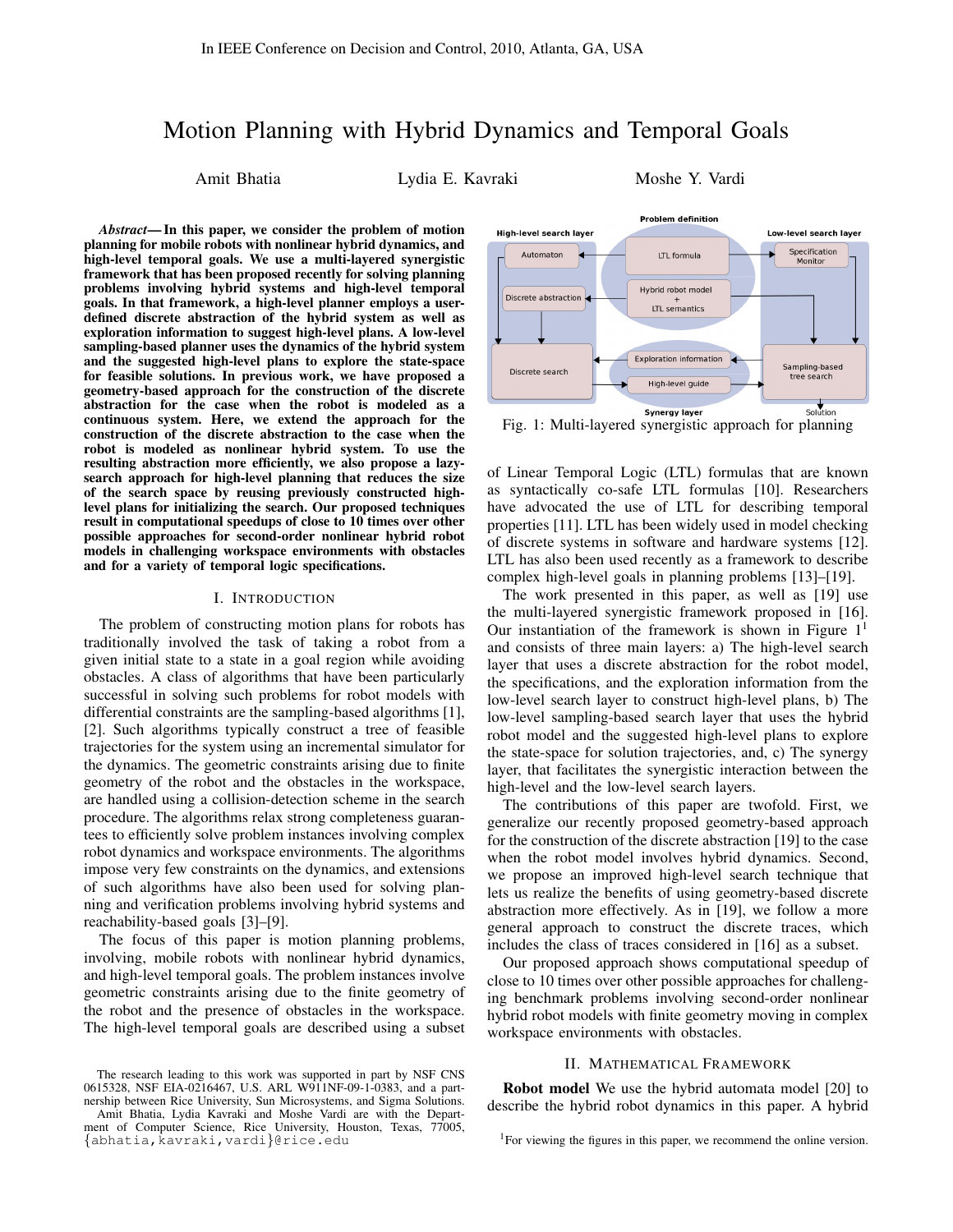automata is a tuple  $H = (S, s_0, \text{INV}, E, \text{GUARD}, \text{JUMP}, U,$ FLOW) (we are using notation similar to [16]).  $S = Q \times X$ is the product of discrete state-space Q and the set of continuous state-spaces  $X = \{X_q \subseteq \mathbb{R}^{n_q} : q \in Q\}$ . A pair  $s = (q, x) \in S$  denotes a hybrid state of the system and each  $q \in Q$  is called a *mode*.  $s_0 \in S$  is the initial state.  $INV = \{INV_q : q \in Q\}$ , is the set of invariants, where  $INV_q$ :  $X_q \to \{\top, \bot\}$ .  $E \subseteq Q \times Q$  describes discrete transitions between different discrete modes. GUARD = {GUARD<sub>qi,qj</sub> :  $(q_i, q_j) \in E$ , where GUARD $q_i, q_j : X_{q_i} \to {\top, \bot}$  is the guard function. JUMP = {JUMP<sub>qi,qj</sub> :  $(q_i, q_j) \in E$ }, where  $JUMP_{q_i,q_j}: X_{q_i} \to X_{q_j}$  is the jump function. In this paper, the guards and invariants are assumed to be defined as polyhedra (possibly non convex), and the jump functions are assumed to be linear. GUARD is a function of only the discrete transition  $e \in E$  and the position of the robot. JUMP keeps the position of the robot the same and resets other components of the state  $x \in X$  to 0.  $U = \{U_q \subset \mathbb{R}^{m_q} : q \in \mathbb{R}^q\}$  $Q$ } is the set of input spaces. FLOW = {FLOW<sub>q</sub>:  $q \in Q$ }, where  $FLOW_q: X_q \times U_q \times \mathbb{R}^{\geq 0} \to X_q$  is the flow function that describes the continuous dynamics of the robot through a set of differential equations. FLOW<sub>q</sub> $(x, u, t)$  gives the continuous state of the robot when the input  $u$  is applied for  $t$  time units starting from state x. A trajectory  $\tilde{s}$  of the robot can be described as a concatenation of a finite number of continuous trajectories, interleaved with discrete transitions (cf. [16]).  $Pr(A)$  denotes projection of a Euclidean set A onto  $\mathbb{R}^2$ .

The first two components of a continuous state  $x \in X_q$ denote the position of the robot.  $W = \{(q, W_q) : W_q =$  $Pr(X_q), q \in Q$  denotes the workspace for the robot. For a given discrete state q,  $W_{q,\text{free}} = W_q \setminus W_{q,\text{obs}}$  denotes the set of collision-free positions for the robot and  $W_{q,obs}$  denotes the set of (polygonal) obstacles in the workspace.  $W_{\text{free}} =$  $\{(q, W_{q, \text{free}}) : q \in Q\}$  and  $W_{\text{obs}} = \{(q, W_{q, \text{obs}}) : q \in Q\}.$  $h_H : S \to W$  maps each state  $s = (q, x) \in S$  to the the workspace W. Given a  $w \in W$ , we define  $h^{-1}_H(w) = \{ s \in$  $S : h_H(s) = w$ . We use the notation  $h_H, h_H^{-1}$  for their natural extensions to sets in state-space and workspace as well. For a given discrete state  $q$ ,  $G_{q,q'}$  denotes the projection of GUARD $_{q,q'}^{-1}(\top)$  on  $W_q$  and  $JG_{q',q}$  denotes the projection of JUMP(GUARD $_{q',q}^{-1}(\top)$ ) on  $W_q$ .

Linear temporal logic Let  $\Pi = {\pi_1, \pi_2, ..., \pi_N}$  be a set of boolean atomic propositions. The semantics are defined over infinite traces of a given system (see Appendix and [12]). Let  $\sigma = {\tau_i}_{i=0}^{\infty}$ , with  $\tau_i \in 2^{\Pi}$  and let  $\sigma^i =$  $\tau_i, \tau_{i+1}, \ldots$  and  $\sigma_i = \tau_0, \tau_1, \ldots, \tau_{i-1}, \sigma_i$  is a prefix of the trace  $\sigma$ .  $\sigma \models \phi$  indicates that  $\sigma$  satisfies the formula  $\phi$ . The focus of this paper is motion planning problems over a finite time horizon. Hence, we use syntactically co-safe LTL formulas for describing specifications (see Appendix and [10]).

Given a set of atomic propositions Π, and a syntactically co-safe LTL formula  $\phi$ , a Non-deterministic Finite Automaton (NFA)  $A_{\phi}$  describing all the good prefixes for  $\phi$  can be constructed [10].  $A_{\phi}$  is given by the tuple  $A_{\phi}$  =  $(Z, \Sigma, \delta, z_0, Z_{\text{acc}})$ . Z is the set of automaton states,  $\Sigma = 2^{\Pi}$ is the input alphabet,  $\delta : Z \times \Sigma \to 2^Z$  is the transition relation.  $z_0 \in Z$  is the initial state and  $Z_{\text{acc}} \subseteq Z$  is the set of accepting final states for the automaton. The set of states on which  $\mathcal{A}_{\phi}$  ends when run on a trace  $\sigma = \tau_0, \tau_1, \ldots, \tau_k$ ,

is given by:

$$
\mathcal{A}_{\phi}(\sigma) = \begin{cases} \delta(z_0, \tau_0), & \text{if } k = 0, \\ \cup_{z \in \mathcal{A}_{\phi}(\sigma_k)} \delta(z, \tau_k), & \text{if } k > 0. \end{cases}
$$

It has been shown recently that using a minimized Deterministic Finite Automaton (DFA) for an NFA can offer significant computational speedups for model checking and falsification of temporal specifications for hybrid systems (cf. [16], [21]). Hence, we use minimized DFA in our work.

Specifications and simulation issues Let  $\Pi$  =  $\{p_0, p_1, p_2, \ldots, p_N\}$  denote the set of boolean atomic propositions.  $\Gamma : W_{\text{free}} \to 2^{\Pi}$  maps each point  $w \in W_{\text{free}}$ to the set of propositions that hold there and is referred to as the *observation map*.  $p_0$  is a proposition that holds true for all  $w \in W_{\text{free}} \setminus \cup$  $_{i=1,...,N}$  $\Gamma^{-1}(p_i)$ . For a given atomic proposition  $p \in \Pi$ ,  $\neg p$  holds true for all points  $w \in W_{\text{free}} \setminus \Gamma^{-1}(p)$ . To interpret an LTL formula over a hybrid-system trajectory, we need an appropriate notion of traces generated by such trajectories. Numerical techniques for incrementally simulating dynamics of a continuous-time system essentially discretize the continuous dynamics (unless arbitrary-precision arithmetic is used, which can be prohibitively expensive) such that the resulting discretization can be implemented efficiently [2]. A practical and universally adopted approach to numerically simulate the dynamics is to consider a discrete-time approximation of the continuous dynamics with respect to a time-step  $\Delta t$  and use constant inputs over the time-step  $\Delta t$  [2], [4]–[7], [9], [16], [22]. The constraints of invariants and guards are enforced only at sampling instants  $c\Delta t$ ,  $c \in \mathbb{N}$ . We use a similar discretetime approximation, denoted as  $H_{\Delta t}$ , in our work. The discretization can result in spurious trajectories, but this is unavoidable if numerical techniques are used. In fact, undecidability of the reachability problem [20] shows that this is unavoidable. A practical approach to address this issue is to use additional knowledge of the system for selecting  $\Delta t$ , and to test the specifications for a set of discrete-time approximations, each corresponding to a different  $\Delta t$ .

A trace is defined to be a sequence of propositional assignments, where every element of the sequence corresponds to a state of  $H_{\Delta t}$ . In [16], repeated elements of the sequence are dropped, to obtain a sequence where every two neighboring elements are distinct, whereas in our work we do not impose this requirement. Given a trajectory  $\hat{s}$  for  $H_{\Delta t}$ , starting from  $s_0$ , under the effect of control sequence  $u_1, u_2 \ldots u_k$ , the sequence of states  $\hat{s} = \hat{s}(0), \hat{s}(1), \hat{s}(2), \dots, \hat{s}(k)$  induces a trace  $\sigma(\hat{s}) = \tau_0, \tau_1, \ldots, \tau_k, \tau_i = \Gamma(h_H(\hat{s}(i)))$ . The LTL semantics is defined with respect to the finite traces generated by  $H_{\Delta t}$ . These traces are finite, but, under the cosafety restriction, the satisfaction of an LTL formula can be interpreted over finite traces as follows. Given a trajectory  $\hat{s}$ of  $H_{\Delta t}$ , and a co-safe LTL formula  $\phi$ , we say that  $\hat{s}$  satisfies the formula, denoted as  $\hat{s} \models_{H_{\Delta t}} \phi$ , if  $\mathcal{A}_{\phi}(\sigma(\hat{s}))$  contains an accepting state.

Motion planning problem Given a robot model  $H$ , a sampling interval  $\Delta t$ , and a syntactically co-safe LTL formula  $\phi$ , construct a trajectory  $\hat{s}$  for the model  $H_{\Delta t}$ , such that  $\hat{s} \models_{H_{\Delta t}} \phi$ .

A hybrid robotic system benchmark Throughout this paper, we use the following hybrid robotic system as our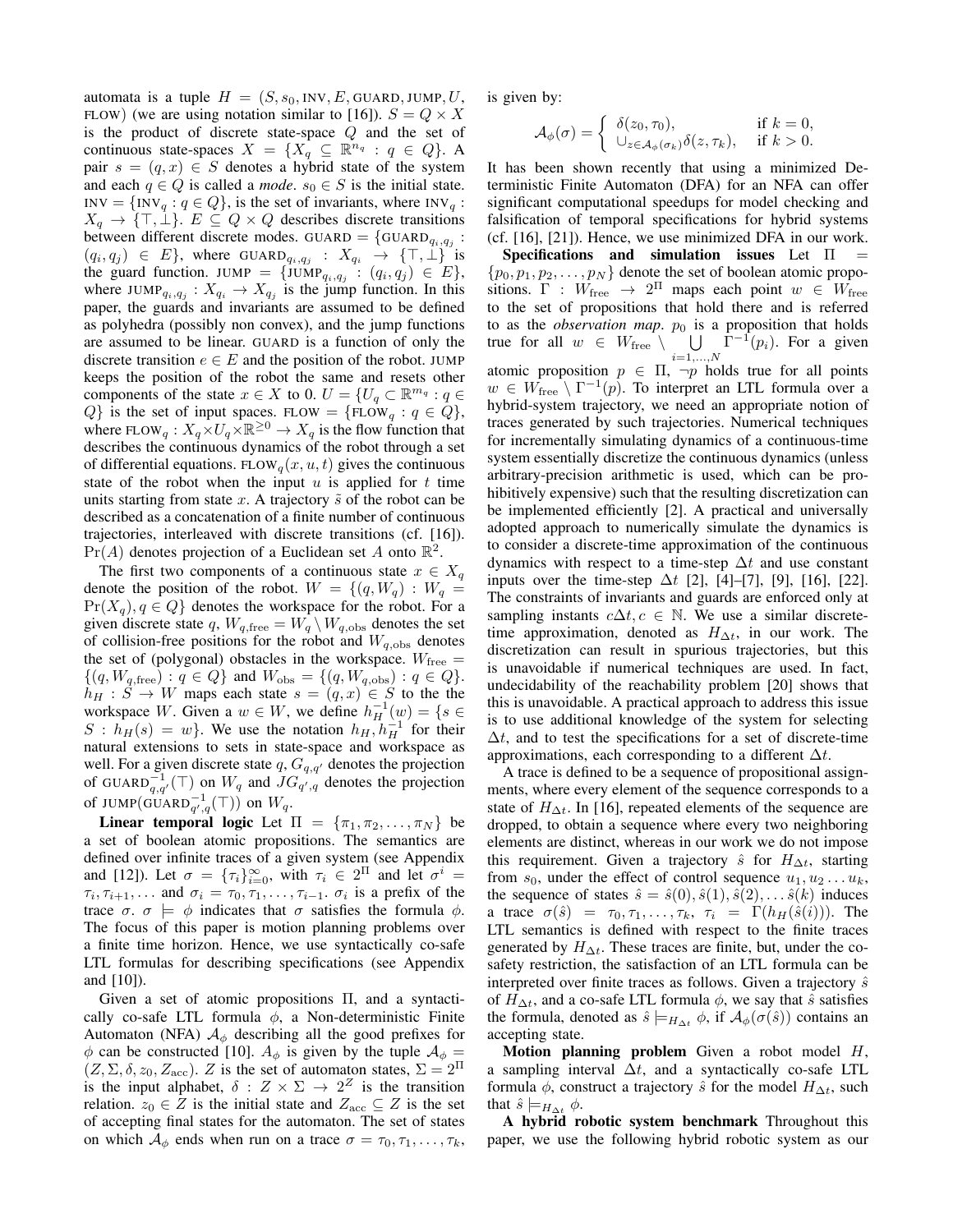

Fig. 2: A workspace with 4 modes, 12 guards and 7 propositions. Sets corresponding to discrete transitions are marked in purple, obstacles in brown and propositions in blue color. We refer to Section II for the notation.

test benchmark (shown in Figure 2). The model has four discrete modes and three guard sets in each discrete mode. For each mode, the robot is modeled as either a secondorder car, a unicycle or a differential drive with finite geometry. These models are rich enough to capture the key aspects of the dynamics and have been extensively used for benchmarking motion-planning and safety-falsification algorithms (see Appendix and [9], [16], [23]). Furthermore, to make the problem instances even more challenging, we introduce obstacles in the workspace of the robot and model the robot with finite geometry. Such geometric constraints were not present in problem instances considered in [16].

## III. SYNERGISTIC MOTION PLANNING

We now discuss our instantiation of the multi-layered synergistic framework (Figure 1), while addressing the issue of the construction of the discrete abstraction, and suggesting improvements to the high-level search technique. The framework consists of three main layers: a high-level search layer, a low-level search layer, and a synergy layer that facilitates the interaction between the high-level and the lowlevel search layer.

High-level search layer This is the layer that handles most of the discrete nature of the problem. This layer comprises of three key components: a discrete abstraction  $D$  of the hybrid robot model H, an automaton  $A_{\phi}$  corresponding to the specification  $\phi$ , and the high-level search technique.

*a) Discrete abstraction:* One of the main reasons for using a discrete abstract model for solving the problem is to make a quick guess of a possible solution using the discrete abstraction and then explore its feasibility for the hybrid model in the low-level search layer. In [16], the discrete abstraction was treated as a user-supplied input. The benchmark problems considered did not involve geometric constraints, and the problem was set up such that the abstraction was easy to construct. In this paper, we propose an approach to construct the discrete abstraction that uses the geometry of the specifications<sup>2</sup> and the discrete structure of the hybrid dynamics<sup>3</sup>. We utilize the geometry and the discrete structure in a manner such that the overall performance of the multilayered synergistic framework improves significantly. Note that in our previous work [19], we have explored the issue of

the construction of the discrete abstraction for the case when the robot dynamics are continuous. The abstractions used in [17], [24] need to satisfy the bisimilarity property [25], while in the multi-layered synergistic framework (shown in Figure 1), this is not required.

In our work, we use a discrete abstraction that is induced by a decomposition of the workspace of the robot and the discrete structure of hybrid dynamics. A decomposition  $D = \bigcup_{i=0}^{N_D} D_i$  is a partition of workspace W into number of equivalence classes defined by the map  $\Upsilon_D : W \to D$ . Every equivalence class corresponds to a single discrete mode. For every  $d \in D$ , let  $\hat{\Upsilon}_D^{-1}(d) = (q \times r)$  (called as the *concretization* of d), where  $r \subseteq W_q$  and  $\Upsilon_D(q \times r) = d$ .

Given the functions GUARD, JUMP and the observation map Γ, there is more than one way to decompose the workspace W. A minimalistic approach towards computing such a decomposition is as follows. We refer to such a decomposition as *(hs) geometry ignoring*<sup>4</sup> . In this decomposition, the set of states corresponding to the sets  $G_{q,q'}$ and  $JG_{q',q}$  are represented as a single abstract state in the abstraction. Similarly, every nonempty set of states  $h_H^{-1}(\Gamma^{-1}(p_i)) \cap Inv_q^{-1}(\top)$  corresponding to a proposition  $p_i$ , and discrete mode  $q$ , is represented as a single state in the abstraction. For the robotic benchmark described in Section II, the (hs) geometry-ignoring decomposition is shown in Figure 3 and has 35 elements.

Even though the (hs) geometry-ignoring decomposition is simple to construct, we show through experiments that the performance of the overall approach improves significantly if geometry of the specifications is also used. Such a decomposition is called as *(hs) geometry-using* decomposition. To decompose the workspace using geometry, we triangulate the workspace in each discrete mode. Each  $W_q, q \in Q$ , is given as a Planar Straight Line Graph (PSLG) to a mesh generation package (we use the Triangle package [26]). A PSLG is made of vertices and segments. Segments are edges whose endpoints are vertices in the PSLG, and whose presence in any mesh generated from the PSLG is enforced. Holes correspond to the regions that cannot be triangulated. The sets describing propositions are given as *segments*. We do not triangulate the sets  $G_{q,q'}$  or the sets  $JG_{q',q}$  (defined in Section II), but rather specify them as *holes*. Each of these sets is then added later to the decomposition.  $W_{q,obs}$  is given as a set of *holes*. One such decomposition for the example

<sup>2</sup>The geometry of specifications is described by the sets describing the invariants, guards, obstacles, and the propositions.

<sup>&</sup>lt;sup>3</sup>The discrete structure of hybrid dynamics is described by the set of possible discrete transitions (refer to Section II) between different modes.

<sup>&</sup>lt;sup>4</sup>(HS) is used to indicate that the discrete structure of hybrid dynamics is also being used.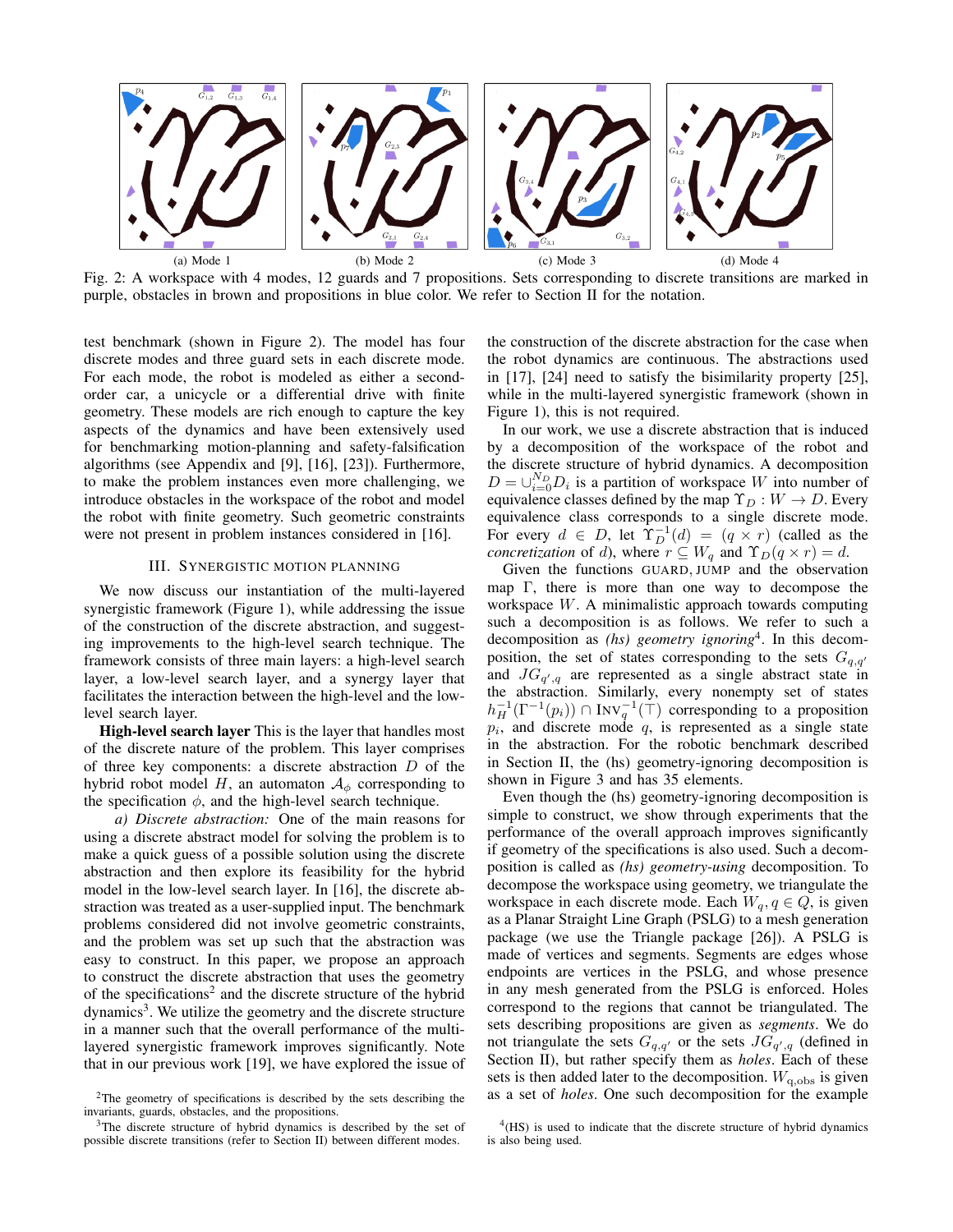

Fig. 3: (HS) Geometry-ignoring decomposition of workspace shown in Figure 2. The decomposition has 35 elements.



Fig. 4: (HS) Geometry-using decomposition of workspace shown in Figure 2. The decomposition has 706 elements.

considered in Figure 2 is shown in Figure 4 and has 706 elements. Note that the geoemtry-based approach proposed here is one of several alternatives to construct the discrete abstraction. For example, it is also possible to use grid-based decompositions as in [23].

Given a hybrid system H,  $M = (D, d_0, \rightarrow_D, h_D)$  denotes a discrete abstraction of the system<sup>5</sup>. Here  $D$  is a set of states,  $d_0 \in D$  is the initial state of the abstraction, and  $\rightarrow_D \subseteq D \times D$  is the transition relation. Each element  $d \in D$ of the decomposition is used as a state for the abstraction. We add a transition between  $d_i, d_j$  if there is a discrete transition between their concretizations, or if their concretizations share an edge in the low-dimensional triangulation.  $h_D : D \to \Pi$ is the observation map for the abstraction that identifies the set of propositions from Π that is true in a given abstract state  $d \in D$  and is defined as  $h_D(d) = \Gamma(\Upsilon_D^{-1}(d))^6$ .

We wish to remark here that the idea of using a triangulation-based decomposition has been used before for continuous robot models (cf. [17], [24]). However, the abstractions used in [17], [24] need to satisfy the bisimilarity property [25], while in our work, this is not required.

*b) Discrete search:* To construct high-level plans, the product of  $A_{\phi}$  and M is checked for feasible runs. Existence of a feasible run on  $A_{\phi} \times M$  implies that the abstraction M can satisfy the specification  $\phi$  [27]. The idea of using the product  $A_{\phi} Z \times M.D$  for discrete planning has also been used before [14], [17], [28]. An important difference in our approach is that the vertices and edges in the graph representation of  $A_{\phi}$ .  $Z \times M.D$  are assigned weights. These are used to synergistically convey the low-level exploration information to the high-level layer.

A pair  $(z, d) \in A_{\phi}.Z \times M.D$  is called a high-level state. A high-level plan  $\zeta$  is a sequence of high-level states  $(z_i, d_i)_{i=1}^k$  such that  $d_i \rightarrow_D d_{i+1}, \forall i \in [1, k-1]$ , and  $z_i \in$  $\delta(z_{i-1}, h_D(d_i))$  and  $z_k$  satisfies the acceptance condition of the automaton  $A_{\phi}$ . Every high-level state  $(z, d)$  is assigned a weight  $\rho(z, d)$  (explained as part of the synergy layer). An edge  $e((z_i, d_i), (z_j, d_j))$  connecting high-level states  $(z_i, d_i)$ and  $(z_j, d_j)$  is assigned a weight  $(\rho(z_i, d_i) * \rho(z_j, d_j))^{-1}$ . The high-level layer constructs a high-level plan as the shortest path from a given abstract state to the set of (abstract) accepting states using Dijkstra's algorithm. To account for the fact that the weights are an estimate of feasibility, the planner also computes a random path occasionally, which need not be the shortest one.

The high-level search technique proposed in [16] (referred to as *reinitialized-search* technique) always starts the search from  $(z_0, d_0)$ . This can be expensive for the cases when the size of search space  $(\mathcal{A}_{\phi}.Z \times M.D)$  is big. In this paper, we use a *lazy-search* technique that starts the search from  $(z_0, d_0)$  only when other candidate high-level states that have been used previously do not look promising. Instead of reinitializing the search from  $(z_0, d_0)$  every time a new high-level plan is being constructed, the lazy-search initializes search from previously explored high-level states. This effectively means that portions of previously explored plans are reused. The selection of a high-level state  $(z, d)$ from the high-level states of a previously explored high-level plan  $\zeta$  is made using the weight function  $\rho$ . Further details are discussed as part of the algorithm description.

Low-level search layer A high-level plan  $\zeta$  is checked for feasibility incrementally at the low-level search layer, by exploring the hybrid state-space  $S = Q \times X$ . The suggested high-level plan  $\zeta$  is used to bias the search such that the

<sup>5</sup>The abstraction is called as (hs) geometry ignoring or (hs) geometry using, depending on the kind of decomposition used.

<sup>&</sup>lt;sup>6</sup>With slight abuse of notation, we define  $\Gamma(\Upsilon_D^{-1}(d)) = \Gamma(w)$ , where  $d = \Upsilon(w), w \in W$ .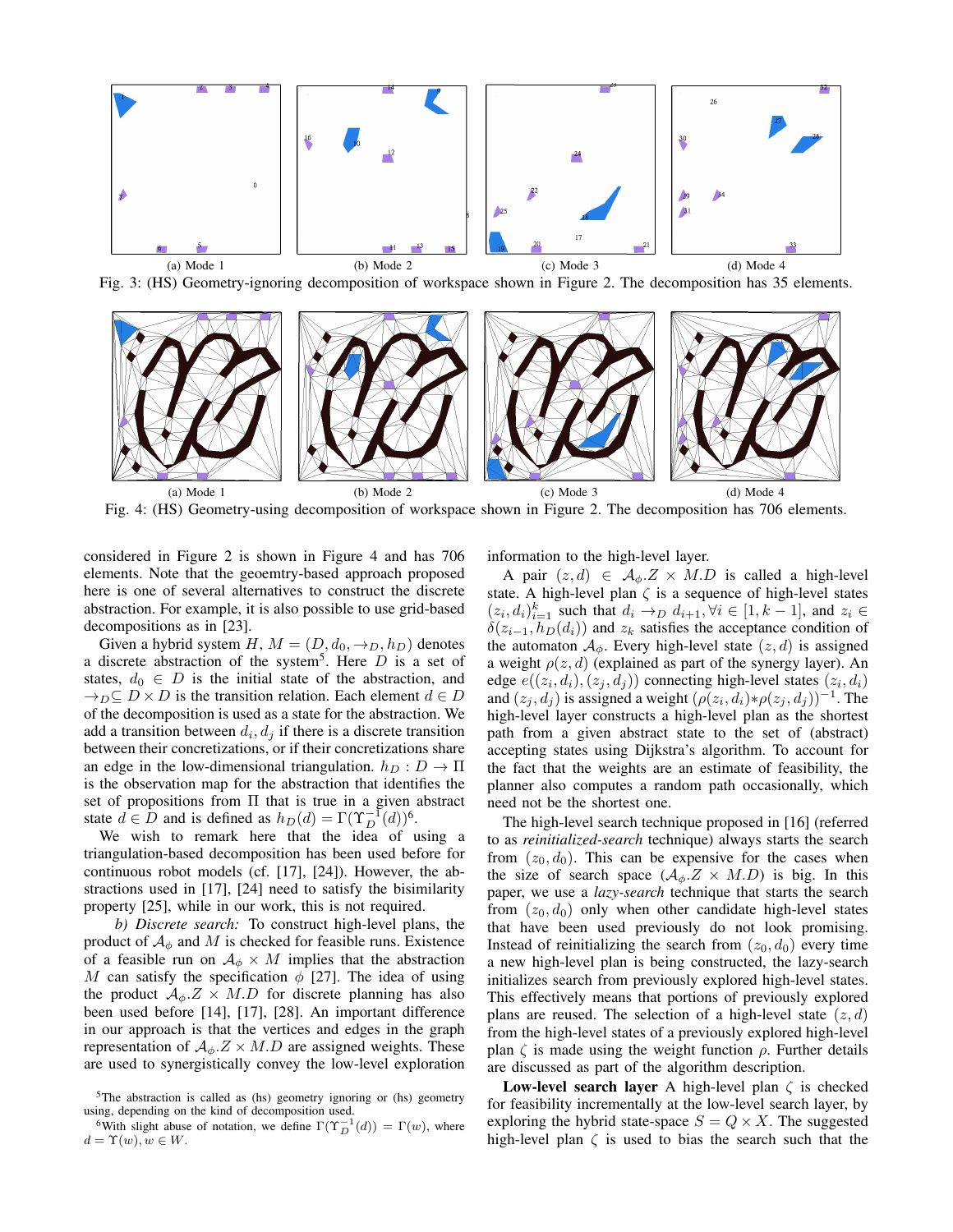resulting exploration of S improves the chances of finding a feasible trajectory satisfying the specification  $\phi$ . The search is done for a predetermined exploration time  $t_{explore}$ , using highly successful sampling-based algorithms [2] that build an exploration tree  $\mathcal T$  in S while keeping estimates for the coverage of S. Note that we use the sampling-based algorithm used in [16], but others [4]–[6], [8], [22] could also be used. The low-level search layer passes the exploration information to the synergy layer. The low-level layer also uses the automaton  $A_{\phi}$  as a specification monitor to identify when a trajectory satisfying  $\phi$  has been found. The lowlevel layer differs from [16] in the fact that we are using a different approach to generate traces (see Sections I, II), and we also need to take into account the finite geometry of the robot, and the presence of obstacles in the workspace, while constructing feasible trajectories for  $H_{\Delta t}$ .

Synergy layer A high-level plan is based on the formula  $\phi$  and the abstraction M. A synergistic interaction between the high-level and the low-level layers is facilitated by using a feasibility estimate associated with each highlevel state [16]. The feasibility estimates help convey the information about hybrid dynamics and the low-level exploration systematically from the low-level layer to the highlevel layer. Given a high-level state  $(z, d)$ , the feasibility estimate associated with it is given by weight  $\rho(z, d)$ . The formula for  $\rho(z, d)$  has been derived experimentally and is similar to one used in [16].  $\rho(z, d)$  is defined as  $\rho(z, d)$  =  $\frac{(\text{cov}(z,d)+1)*\text{vol}(h_H(\Upsilon_D^{-1}(d)))}{\rho^3_{\mathcal{A}}(z)*(\text{nrsel}(z,d)+1)^2}$ , where cov  $(z,d)$  estimates the coverage of the set  $h_H(\Upsilon_D^{-1}(d))$  from the tree vertices associated with  $(z, d)$ , vol $(\tilde{h}_H(\Upsilon_D^{-1}(d)))$  is the volume of the projection of the set r, with  $(q \times r) = \Upsilon_D^{-1}(d)$  and nrsel  $(z, d)$  is the number of times the high level state  $(z, d)$ has been selected in the past for further exploration.  $\rho_A(z)$ computes the shortest distance of the state  $z$  from the set of accepting states  $Z_{\text{acc}}$  (in terms of number of transitions required) for the automaton  $A_{\phi}$ .

If a solution is found, the search stops and the solution is returned, else the low-level layer continues the exploration with a new high-level plan suggested by the high-level layer, based on updates to feasibility estimates from last iteration. The overall search is conducted for a predetermined exploration time  $t_{max}$ .

**Algorithm** The main algorithm (called as  $ML-LTL-H$ ) is shown in Figure 5 and the low-level sampling-based search algorithm (called as EXPLORE-H) is shown in Figure 6. The ML-LTL-H algorithm has two key differences from the one used in [16]. First, the discrete abstraction is not treated as a user-defined input, but instead is constructed as part of the algorithm (*Line:4,5*, Figure 5). Second, the high-level search uses the lazy-search technique (*Line:12-17*, Figure 5). We next describe the input, the output and the data-structures used in the ML-LTL-H algorithm.

*Input:* The algorithm takes as an input the hybrid model H, a syntactically co-safe LTL formula  $\phi$ , a time-step  $\Delta t$ , the bound on simulation time  $t_{max}$  and the bound on exploration time  $t_{explore}$  for each call to the low-level search algorithm.

*Output:* The algorithm returns a boolean variable soln that is true if a solution is found. If a solution is found, then  $\hat{s}$ is a trajectory of  $H_{\Delta t}$  whose trace satisfies  $\phi$ .

*Data structures:* The search tree  $T$  is stored as a directed

| $ML-LTL-H(H,\phi,\Delta t, t_{explore}, t_{max})$                                                                                                                                |
|----------------------------------------------------------------------------------------------------------------------------------------------------------------------------------|
| $1 \mathcal{A}_{\phi} \leftarrow \text{COMPUTE}$ _AUTOMATON( $\phi$ ) {Compute automaton}                                                                                        |
| $2 H_{\Delta t} \leftarrow$ COMPUTE DISCRETIZATION(H, $\Delta t$ ) {Compute discrete-time approximation}                                                                         |
| $\mathfrak{Z} \tau \leftarrow \text{INIT}(H_{\Delta t}.s_0, \mathcal{A}_{\phi})$ {Initialize search tree}                                                                        |
| $\{A \mid D \leftarrow \text{DECOMPOSE}(H \wedge_t, \Upsilon) \}$ {Compute decomposition}                                                                                        |
| $5 M = G(V, E) \leftarrow \text{COMPUTE}$ .ABSTRACTION(D) {Construct abstraction}                                                                                                |
| $6 \ (\rho, \epsilon) \leftarrow \text{INITIALIZE\_ESTIMATES}(\mathcal{A}_{\phi}, M) \ \{\text{Initialize feasibility estimates}\}\$                                             |
| $7 (soln, \tilde{s}) \leftarrow (\perp, \emptyset)$                                                                                                                              |
| $8(z_{prev}, d_{prev}) \leftarrow (\emptyset, \emptyset)$                                                                                                                        |
| $9\sigma_{avail} \leftarrow \text{INITIALIZE}$ -AVAIL-HIGHLEVEL-STATES( $A_{\phi}, M$ )                                                                                          |
| $10 \text{ } c l c k \leftarrow 0 \{ \text{ Initialize timer} \}$                                                                                                                |
| 11 while $(clck \leq t_{max} \wedge \neg soln)$ do {Search for solution}                                                                                                         |
| 12<br>$(z_{init}, d_{init}) \leftarrow \text{SELECT-HIGHLEVEL}\_ \text{STATE}(\rho, \sigma_{avid}) \ \{\text{Select a high-level state}\}$                                       |
| 13<br>if $((z_{init}, d_{init}) = (z_{prev}, d_{prev}) \vee \rho(z_{init}, d_{init}) < \epsilon)$ then                                                                           |
| 14<br>$(z_{init}, d_{init}) \leftarrow (\mathcal{A}_{\phi}.z_0, d_0)$                                                                                                            |
| 15<br>$(z_{prev}, d_{prev}) \leftarrow (\emptyset, \emptyset)$                                                                                                                   |
| $\frac{16}{17}$<br>else                                                                                                                                                          |
| $(z_{prev}, d_{prev}) \leftarrow (z_{init}, d_{init})$                                                                                                                           |
| 18<br>$\zeta \leftarrow$ DISCRETE_SEARCH(M, $\mathcal{A}_{\phi}$ , $\rho$ , $(z_{init}, d_{init})$ ) {Construct high-level plan}                                                 |
| 19<br>$(\mathcal{T}, \rho, \sigma_{avail}, soln, \text{vac}) \leftarrow \text{EXPLORE-H}(\mathcal{A}_{\phi}, \mathcal{T}, M, \rho, \zeta, t_{explore}, H_{\Delta t})$ {Low-level |
| search }                                                                                                                                                                         |
| $^{20}_{21}$<br>if $(soln)$ then                                                                                                                                                 |
| $(\hat{s}) \leftarrow \text{CONSTRUCT}.\text{TRAIECTORY}(\mathcal{T}, v_{\text{acc}})$ {Construct solution trajectory}                                                           |
| 22 return $(\tau, \text{soln}, \tilde{s})$                                                                                                                                       |

Fig. 5: Multi-layered synergistic planning algorithm

graph  $\mathcal{T} = G_{\mathcal{T}}(V_{\mathcal{T}}, E_{\mathcal{T}})$ . Each vertex  $v' \in V_{\mathcal{T}}$  of the tree  $\mathcal T$  stores a feasible state v'.s of the hybrid model  $H_{\Delta t}$  and an edge  $e(v, v') \in E_{\mathcal{T}}$  connecting it to its parent vertex v. An edge  $e(v, v') \in E_{\mathcal{T}}$  stores an input u, and time duration  $t = \Delta t$  such that  $v'.s$  is the resulting state of  $H_{\Delta t}$ . v is called the *parent* of the vertex  $v'$  and  $v'$  a *child* of the vertex  $v$ .  $D$  is the computed decomposition and  $M$  is the abstraction.  $\zeta$  denotes a high-level plan.  $(z_{init}, d_{init})$  and  $(z_{prev}, d_{prev})$ store respectively the high-level state used as initial state in current iteration and in the last iteration for constructing the high-level plan. For a given high-level state  $(z, d)$ , let  $(z, d).vertices = \{v \in V_T : z \in v.\alpha, v.s \in \Upsilon_D^{-1}(d)\}.$ For a given high-level plan  $\zeta$ ,  $\sigma_{avail}$  stores a subset of the high-level states  $(z_i, d_i)$ , such that  $(z_i, d_i)$  vertices  $\neq \emptyset$ . The high-level states with a higher index  $i$  are favored more for addition to  $\sigma_{avail}$ . With slight abuse of notation, we use  $\rho$ (previously used to denote the feasibility estimate function) to also denote the data structure holding the feasibility estimates for each of the high-level states.  $\mathcal{T}(v_{\text{init}}, v)$  denotes the sequence of vertices connecting the root  $v_{\text{init}}$  of the tree to the vertex v. Let  $\hat{s}(\mathcal{T}(v_{\text{init}}, v))$  denote the corresponding sequence of states.  $v.\alpha = \mathcal{A}_{\phi}(\sigma)$ , stores the state of the automaton  $\mathcal{A}_{\phi}$  when run on the trace  $\sigma = \Gamma(\hat{s}(\mathcal{T}(v_{\text{init}}, v))).$  $v_{\text{acc}}$  is a tree vertex such that  $v_{\text{acc}}.\alpha \cap \mathcal{A}_{\phi}.Z_{\text{acc}} \neq \emptyset$ .

The lazy-search technique is implemented in *Line:12-17*, of the  $ML-LTL-H$  algorithm (Figure 5). SELECT HIGHLEVEL STATE( $\rho, \sigma_{avail}$ ) selects a high-level state  $(z_{init}, d_{init})$  from the set of available high-level states  $\sigma_{avail}$ as the starting high-level state for a new high-level plan. A state  $(z, d)$  is selected with probability  $\frac{\rho(z,d)}{\sum_{(z,d)\in\sigma_{avail}} \rho(z,d)}$ . If the selected high-level state  $(z_{init}, d_{init})$  is the same as the one last selected during previous iteration, or if the feasibility estimate of  $(z_{init}, d_{init}) < \epsilon$ , then the high-level planning is reinitialized to start from the high-level state  $(z_0, d_0)$ . If not, then  $z_{prev}, d_{prev}$  is updated to  $(z_{init}, d_{init})$ . Note that the reinitialized search technique of [16] is

equivalent to setting  $\epsilon = \infty$  on *Line 6* (Figure 5).<br>The low-level sampling-based search sampling-based search algorithm EXPLORE-H is shown in Figure 6. The algorithm is different from the exploration algorithm proposed in [16] in two major ways. First, we are using a different approach to generate discrete traces compared to [16] (*Lines:11,15*,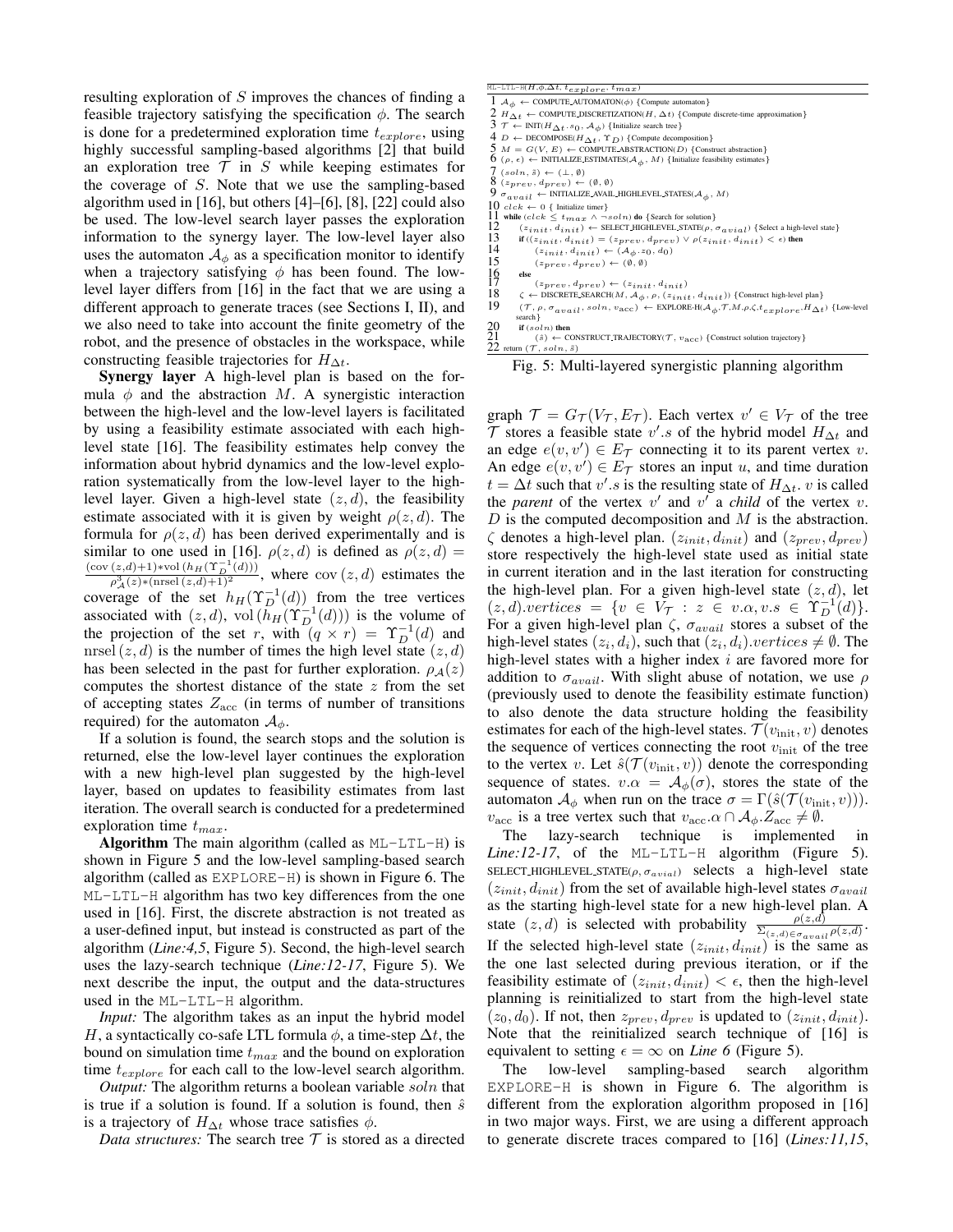Figure 6; see Sections I, II). Second, our problem instances involve finite geometry of the robot and the presence of obstacles in workspace. Hence, to guarantee feasibility of system states, we also need to include collision detection in the low-level search (*Line:11*, Figure 6). We next describe the input, the output and the additional data-structures used in the EXPLORE-H algorithm.

| EXPLORE-H( $A_{\phi}$ , $\mathcal{T}, M, \rho, \zeta, t_{explore}, H_{\Delta t}$ )                                                  |
|-------------------------------------------------------------------------------------------------------------------------------------|
| $1$ (soln, $v_{\text{acc}}$ , clck) $\leftarrow$ ( $\perp$ , $\emptyset$ , 0) {Initialize search}                                   |
| $2\sigma_{avail}$ $\leftarrow$ SELECT_FEASIBLE_HIGHLEVEL_STATES( $\zeta$ , $\tau$ ) {Select a few feasible high-level states}       |
| $\beta$ while (clck $\lt t_{explore} \wedge \neg soln)$ do                                                                          |
| 4<br>$(z_{self}, d_{self}) \leftarrow$ SELECT_HIGHLEVEL_STATE( $\rho$ , $\sigma_{apiail}$ ) { Select high-level state}              |
| 5<br>$v_{self} \leftarrow$ SELECT. VERTEX $(\rho, (z_{self}, d_{self}))$ {Select tree vertex for expansion}                         |
| 6<br>$s_1 \leftarrow v_{sel}.s$                                                                                                     |
| 7<br>$nsteps \leftarrow \text{CHOOSE\_STEPS}(H \wedge_{\mathcal{F}})$ {Set number of iterations}                                    |
| $\frac{8}{9}$<br>for $i = 1, \ldots, nsteps$ do                                                                                     |
| $u \leftarrow$ CHOOSE_INPUT $(H \wedge_t U, \mathcal{T}, v_{self})$ {Select an input}                                               |
| 10<br>$(s_{i+1}, v_{i+1}) \leftarrow$ SIMULATE_DYNAMICS $(H_{\Delta t}, s_i, u)$ {Simulate discrete-time dynamics}                  |
| 11<br>if CHECK_FEASIBILITY( $H_{\Delta t}$ , $\mathcal{A}_{\phi}$ , $v_{i+1}$ ) then                                                |
| 12<br>$\mathcal{T}$ $\leftarrow$ UPDATE_TREE( $\mathcal{T}$ , $v_{i+1}$ , $u$ , $\Delta t$ ) {Tree update}                          |
| 13<br>$\sigma_{\alpha \nu \alpha i l} \leftarrow \text{UPDATE-FEASIBLE-HIGHLEVEL-STATES}(\zeta, v_{i+1})$ {Update available states} |
| 14<br>$\rho \leftarrow$ UPDATE_FEASBILITY_ESTIMATES( $\rho$ , $v_{i+1}$ ) {Update feasibility estimates}                            |
| 15<br>if $(v_{i+1} \cdot \alpha \cap A_{\phi} \cdot Z_{\text{acc}} \neq \emptyset)$ then {Check for acceptance condition}           |
| 16<br>$(soln, v_{\text{acc}}) \leftarrow (\top, v_{i+1})$                                                                           |
| break                                                                                                                               |
| $\frac{17}{18}$<br>else                                                                                                             |
| break<br>return $(\mathcal{T}, \rho, soln, v_{\text{acc}}, \sigma_{avail})$                                                         |
|                                                                                                                                     |

Fig. 6: Low-level sampling-based search algorithm

*Input:* The algorithm takes as an input the automaton  $\mathcal{A}_{\phi}$ , search tree T, abstraction M, feasibility estimates  $\rho$ , suggested high-level plan  $\zeta$ , bound on exploration time  $t_{explore}$  and sampling interval  $\Delta t$ .

*Output:* The algorithm returns the boolean variable soln, the updated feasibility estimates  $\rho$ , updated search tree  $\mathcal{T}$ . Additionally if  $solution = \top$ , then  $v_{\text{acc}}$  is the vertex marked with an accepting state of the automaton.

*Data structures:* The following additional data structures are used by the low-level algorithm. For a given vertex v, v.nsel stores the number of times the vertex has been selected for expansion before. Similarly for a given highlevel state  $(z, d)$ ,  $(z, d)$ .nsel stores the number of times the state has been selected before for exploration.

## IV. EXPERIMENTAL RESULTS

We now discuss the experimental results obtained using the proposed approach. We also do a comparative analysis with some of the other possible approaches to highlight the computational speedups obtained using ideas proposed in this paper. The focus of comparison is two-fold. First, to evaluate the advantage of using the geometry of invariants, guards and propositions while constructing the abstraction. Second, to evaluate the advantage of doing a lazy search for high-level plans, which saves the computational effort spent in highlevel search layer by starting the search adaptively from a previously explored high-level state that need not be  $(z_0, d_0)$ .

Implementation and hardware The code developed for simulations presented in this paper is based on the OOPSMP library [29] and builds on top of the code developed for [16], [19]. For computing DFAs for syntactically co-safe LTL formulas, we have used the tool scheck [30]. For computing triangulations, we have used the package Triangle [26]. All the simulations were run on Rice SUG@R cluster. Each processor used from the cluster is an Intel Xeon processor running at 2.83 GHz, and can access up to 16 GB RAM.

Each simulation run was run on a single processor with no parallelism. The time allocated for each simulation  $t_{max}$  was set to 1200 seconds and the exploration time  $t_{explore}$  (for single call to EXPLORE-H) was set to 0.75 seconds. The time-step  $\Delta t$  was set to 0.25 seconds.

*LTL formulas* We have considered the following LTL formulas for the experiments.  $\phi_1^{n_{\text{op}}} = \wedge_{i=1}^{n_{\text{op}}} (F p_i), \ \phi_2^{n_{\text{op}}} =$  $F(p_1 \wedge F(p_2 \wedge F(p_3 \dots F(p_{n_{\text{op}})})))$ ,  $\phi_3^{n_{\text{op}}} = F(p_1 \wedge \tilde{(p_0 \vee p_1)})$  $p_1)U(p_2 \wedge ((p_0 \vee p_2)U \dots (p_{n_{\text{op}}}))))$ , where  $n_{\text{op}} \in [1,7]$  is the number of temporal operators in the formula.  $\phi_1^{n_{\rm op}}$  are usually referred to as coverage formulas, since they can be used to describe coverage specifications over the workspace of the robot.  $\phi_2^{n_{\text{op}}}$  are referred to as the sequencing formulas and these are used to describe sequencing requirements in the specifications.  $\phi_3^{n_{\text{op}}}$  are the strict sequencing formulas. They are different from sequencing formulas in the fact that the order of visits is strict. In Figure 7, the size of minimized DFA for different kinds of specifications is shown.

| $n_{\rm op}$ | # of states $/$ # of transitions |               |                   |  |  |  |  |
|--------------|----------------------------------|---------------|-------------------|--|--|--|--|
|              | Coverage                         | Sequencing    | Strict sequencing |  |  |  |  |
|              | 2/2                              | $\frac{2}{2}$ | 2/2               |  |  |  |  |
| 2            | 4/8                              | 3/5           | 3/6               |  |  |  |  |
| 3            | 8/26                             | 4/9           | 4/12              |  |  |  |  |
|              | 16/80                            | 5/14          | 6/28              |  |  |  |  |
| 5            | 32 / 242                         | 6/20          | 10/76             |  |  |  |  |
|              | 64 / 728                         | 7/27          | 17 / 209          |  |  |  |  |
|              | 128 / 2186                       | 8/35          | 29 / 569          |  |  |  |  |

Fig. 7: Size of minimized DFA for different specifications

*Test cases:* We have used constrained Delaunay triangulation for computing the geometry-based decomposition. To avoid generating problem instances where the robot is in collision with obstacles in initial state, the initial state of the robot was fixed at  $s_0 = (0, (-0.43, 0.45, 0, 0, 0)^T)$ , which is a collision-free state for every robot model. The dynamics in each discrete mode (including the bounds on input) were chosen using uniform distributions. All the computation times are reported as mean over 40 test runs. To account for the number of timeouts in finding a solution, we have used the value of timeout (1200 seconds) for the test runs when no solution was found. For every experiment involving 40 test runs, less than 10% of the runs reported a timeout.

Comparative analysis We now discuss the benefits of using a (hs) geometry-using abstraction and lazy-search technique in high-level search layer by examining what happens if one or both of these key ideas are not used. We refer to Section III for the discussion on different approaches.

*Reinitialized search, (hs) geometry ignoring* (Figure 8a) We start by evaluating the performance obtained using (hs) geometry-ignoring decomposition for the abstraction, and reinitialized search technique for the high-level search.

*Reinitialized search, (hs) geometry using* (Figure 8b) We now consider the improvements obtained by using a (hs) geometry-using decomposition, but with reinitialized search for high-level search. The results shown in Figure 8b indicate an improvement of up to 3-5 times with the coverage formulas taking the longest. This indicates that an efficient high-level search strategy is also a key parameter affecting the overall performance of the approach.

*Lazy search, (hs) geometry ignoring* (Figure 8c) We now consider the improvements obtained by using only the lazy-search technique in high-level search layer, but with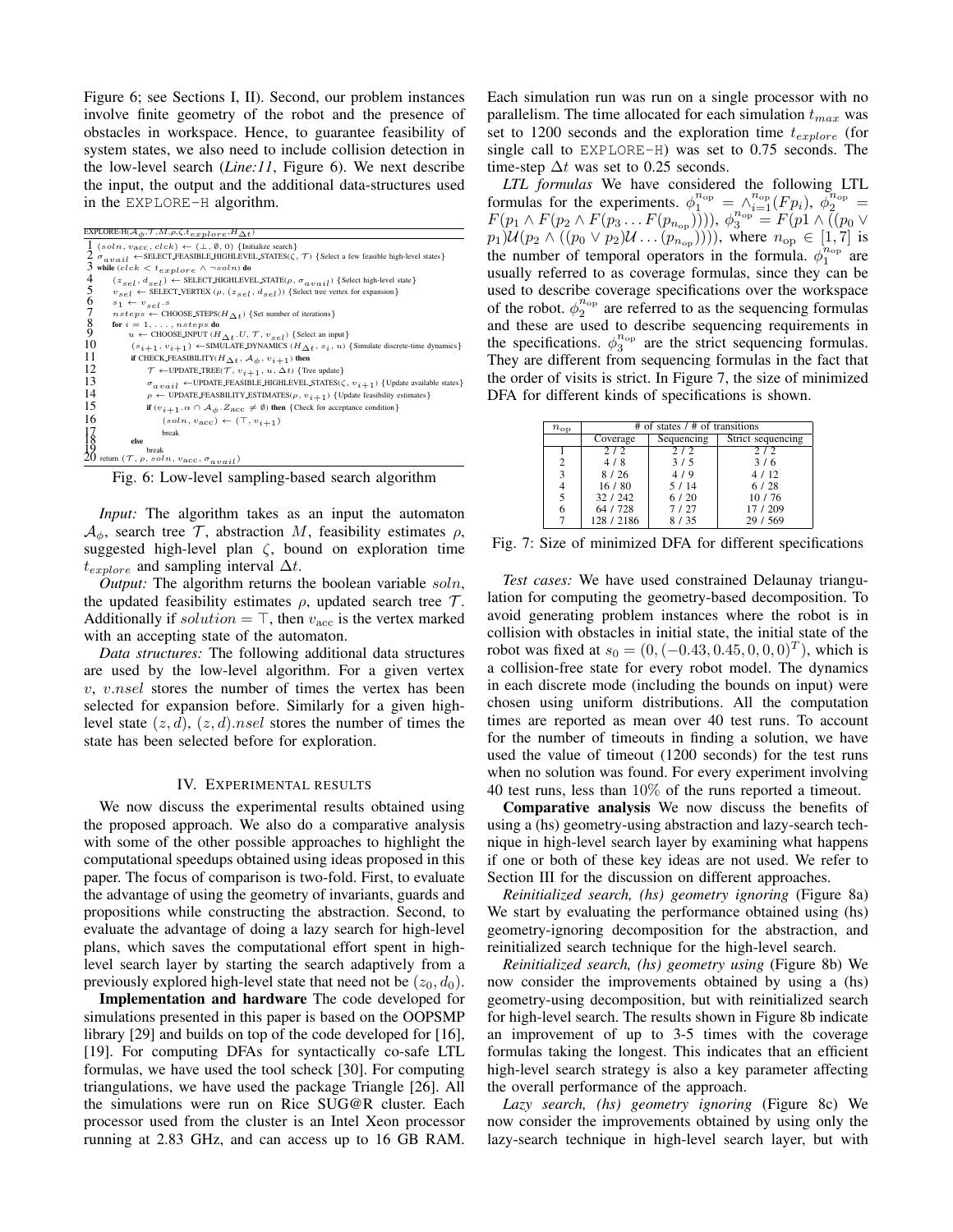| $n_{\mathrm{op}}$                                | Mean computation times (seconds) |            | $n_{\rm op}$                                  | Mean computation times (seconds) |          |                                  |                   |
|--------------------------------------------------|----------------------------------|------------|-----------------------------------------------|----------------------------------|----------|----------------------------------|-------------------|
|                                                  | Coverage                         | Sequencing | Strict sequencing                             |                                  | Coverage | Sequencing                       | Strict sequencing |
| 1                                                | 0.4                              | 0.4        | 0.4                                           |                                  | 0.6      | 0.6                              | 0.6               |
| 2                                                | 28.7                             | 17.8       | 33.1                                          | $\overline{2}$                   | 10.9     | 6.3                              | 7.5               |
| 3                                                | 80.6                             | 80.3       | 97.9                                          | 3                                | 42.1     | 31.1                             | 25.7              |
| 4                                                | 135.2                            | 92.3       | 131.5                                         | 4                                | 74.1     | 29.0                             | 39.9              |
| 5                                                | 219.9                            | 110.4      | 161.1                                         | 5                                | 115.4    | 35.7                             | 49.4              |
| 6                                                | 489.0                            | 173.2      | 319.3                                         | 6                                | 265.9    | 53.8                             | 69.8              |
| 7                                                | 644.9                            | 186.7      | 358.1                                         |                                  | 519.5    | 62.5                             | 117.0             |
| (a) Reinitialized search, (hs) geometry ignoring |                                  |            | (b) Reinitialized search, (hs) geometry using |                                  |          |                                  |                   |
|                                                  | Mean computation times (seconds) |            |                                               |                                  |          |                                  |                   |
| $n_{\rm op}$                                     |                                  |            |                                               | $n_{\rm op}$                     |          | Mean computation times (seconds) |                   |
|                                                  | Coverage                         | Sequencing | Strict sequencing                             |                                  | Coverage | Sequencing                       | Strict sequencing |
|                                                  | 0.5                              | 0.5        | 0.5                                           |                                  | 0.5      | 0.6                              | 0.6               |
| 2                                                | 23.0                             | 14.7       | 28.8                                          |                                  | 6.4      | 5.4                              | 6.3               |
| 3                                                | 58.8                             | 112.7      | 101.2                                         | 3                                | 24.0     | 25.9                             | 28.5              |
| 4                                                | 92.6                             | 138.6      | 141.4                                         |                                  | 25.1     | 24.9                             | 31.7              |
| 5                                                | 105.9                            | 147.2      | 223.1                                         |                                  | 32.5     | 28.0                             | 40.1              |
| 6                                                | 246.9                            | 212.0      | 331.1                                         | 6                                | 61.8     | 44.6                             | 69.6              |
|                                                  | 237.1                            | 247.2      | 445.2                                         |                                  | 77.4     | 53.7                             | 81.8              |

Fig. 8: Performance comparison of different possible approaches

(hs) geometry-ignoring decomposition of the workspace for constructing the abstraction. The results indicate that for coverage formulas, the performance improves significantly. However, for sequencing and strict-sequencing formulas, the performance degrades. This indicates that the lazy search is most useful only when used with meaningful abstractions.

*Lazy search, (hs) geometry using* (Figure 8d) Finally, we show the mean computation times when using the approach proposed in the paper in Figure 8d. Note that our approach of using (hs) geometry-using abstractions and lazy search for high-level plans consistently outperforms other possible approaches considered here by significant margin. In particular, this approach shows a speedup of 6-8 times when compared with the approach of using (hs) geometry-ignoring abstraction and reinitialized search for coverage formulas involving 5-7 temporal operators.

The results of comparative analysis lead to two important conclusions. First, systematic decomposition of the statespace using the geometry of the specifications, and the discrete structure of hybrid dynamics has a profound effect on computational efficiency of the approach. For example, when using reinitialized search, the (hs) geometry-using abstraction yields a speedup of up to 3-4 times for sequencing and strict sequencing formulas when compared with (hs) geometryignoring abstraction (Figures 8a, 8b).

Second, geometry-based decompositions result in abstractions of larger size (Figures 3, 4). Hence, to realize the benefits of such decompositions fully, an efficient high-level search technique is also required. In fact, the results from Figure 8 indicate that the best performance is obtained when geometry-based abstractions are used in combination with the proposed lazy-search technique. For the case of coverage formula with 6-7 temporal operators, combining the (hs) geometry-using abstraction and the lazy-search technique yields a performance improvement of close to 10 times (Figures 8a, 8d).

# V. CONCLUSIONS

In this paper, we have considered motion planning problems involving mobile robots with nonlinear hybrid dynamics and finite geometry, obstacles in the workspace, and highlevel temporal goals. We have proposed an instantiation of the multi-layered synergistic framework proposed in [16]

while addressing two key issues: the construction of the discrete abstraction for the case of hybrid dynamics, and an improved high-level search technique to use the discrete abstraction more efficiently. For the construction of the discrete abstraction, we have proposed a geometry-based approach that extends our previous work [19] to the case when the robot is modeled as a hybrid system. To utilize such abstractions more efficiently, we have also proposed a lazysearch technique that reuses portions of previously explored high-level plans for constructing new plans. We have shown through examples that the abstractions constructed using the geometry of the specifications, and the discrete structure of hybrid dynamics, improve the computational performance of the approach significantly. The best performance is obtained when such abstractions are used together with the lazy-search technique in the high-level search layer. In the future, we plan to generalize the framework to a broader class of hybrid systems, and consider problem instances with larger number of discrete modes.

## VI. ACKNOWLEDGMENTS

We would like to thank Y. Lustig and E. Plaku for many useful comments and suggestions.

#### **REFERENCES**

- [1] H. Choset, K. M Lynch, S. Hutchinson, G. Kantor, W. Burgard, L. E. Kavraki, and S. Thrun. *Principles of Robot Motion: Theory, Algorithms, and Implementations*. 2005.
- [2] S. M. LaValle. *Planning Algorithms*. Cambridge University Press, 1st edition, 2006.
- [3] E. Frazzoli. *Robust Hybrid Control for Autonomous Vehicle Motion Planning*. PhD thesis, Massachusetts Institute of Technology, Cambridge, MA, USA, 2001.
- [4] A. Bhatia and E. Frazzoli. Incremental search methods for reachability analysis of continuous and hybrid systems. In *HSCC'04*, volume 2993 of *LNCS*, pages 142–156. Springer, 2004.
- [5] J. Kim, J. M. Esposito, and V. Kumar. An RRT-based algorithm for testing and validating multi-robot controllers. In *RSS'05*, 2005.
- [6] M. S. Branicky, M. M. Curtiss, J. Levine, and S. Morgan. Samplingbased planning, control and verification of hybrid systems. *Control Theory and Applications, IEEE Proceedings -*, 153(5):575–590, 2006.
- [7] A. Bhatia and E. Frazzoli. Sampling-based resolution-complete algorithms for safety falsification of linear systems. In *HSCC'08*, volume 4981 of *LNCS*, pages 606–609. Springer, 2008.
- [8] T. Dang and T. Nahhal. Coverage-guided test generation for continuous and hybrid systems. *Formal Methods in System Design*, 34(2):183– 213, 2009.
- [9] E. Plaku, L. E. Kavraki, and M. Y. Vardi. Hybrid systems: from verification to falsification by combining motion planning and discrete search. *Formal Methods in System Design*, 34(2):157–182, 2009.